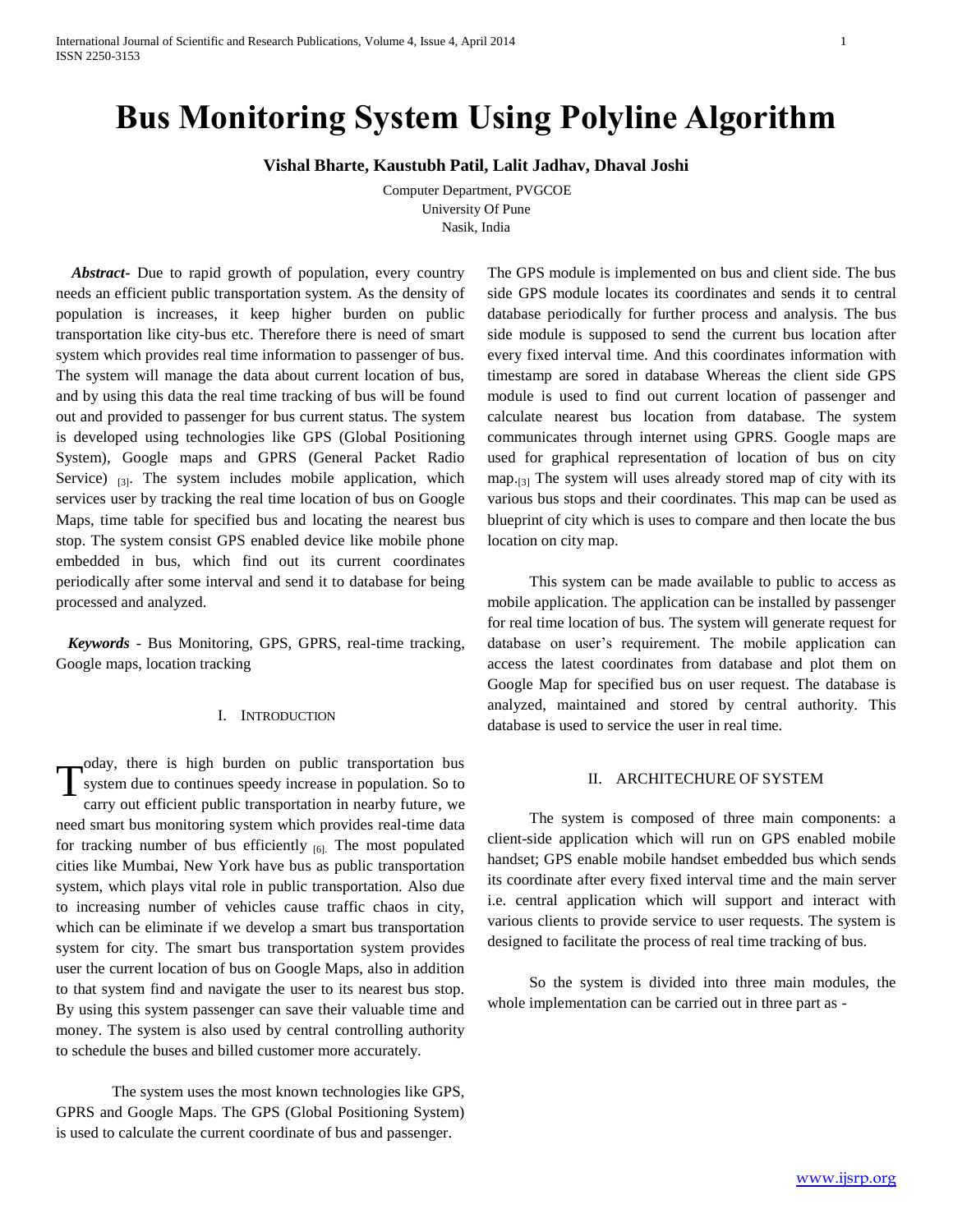

Figure 1: Architecture of Bus Monitoring System

The bus module consists of a GPS enable mobile phone which is programmed to obtain its coordinates using GPS chip present in mobile device, and then send it to central dedicated server. The mobile device is programmed such that it start obtaining its current location as bus start and send this coordinates with timestamp to server. The program calls process repeatedly after some interval time. When the bus module gets coordinates i.e. longitude and altitude then this coordinate with timestamp is compared with the previous one and if there is difference then these coordinates sends to server over GPRS network (internet)  $_{[2]}$ . The format for location details to be send to server is ID, longitude, latitude, timestamp (DD-MM-YYYY HH:mm:ss i.e. 24 hrs. format) etc. Here ID is taken for identifying the each bus among the various buses. Each bus has given one unique identification number.

The user side module is nothing but an interactive mobile application which services the various function of system to passengers. The user side module is run on GPS enable mobile phone which takes input from passenger. On user's request the application fires a query to central server for accessing the information stored in central server database. Each service provided to passenger required to access information from server and then process it, the output is presented to user. Also user side application provides function of finding nearest bus stop which required GPS on user side. For finding nearest bus stop, the module is programmed to find the user's coordinates first using GPS chip present in mobile phone and finding the nearest coordinate by comparing with the blueprint of city's various busstops. The user side application required shortest path algorithm to find and show the shortest route from source to destination. And for highlighting the route application uses Google encoded

Polyline algorithm. The communication with server is carried out over GPRS.

The most important module is the server in this system which acts as central repository of system. The server is used to stored and maintain the whole information database of system. Server acts as intermediates between bus module and user module. The server consists of SQL database. These database consist of some static information about bus details, routes details, blueprint of city's bus-stops etc. Server sends request to bus module and accept the bus coordinates with timestamp and then stored it, process it and maintain it. Server service the user module by providing information required by it. For real time tracking of bus, system required to feed the user application with latest coordinates of bus. The server acts as back bone of the system.



Figure 2: Communication Structure of system

## III. ALGORITHMS

This system is developed by using two algorithms. First one is the Dijkstra's algorithm for shortest path first. This algorithm is used for finding the shortest path between the two points which have various numbers of paths in between. Second is the Google's Encoded Polyline Algorithm. This algorithm is used to highlight or show particular route between two points on Google map.

1) Shortest Path First

Shortest path first is used to calculate the shortest route between two given points. In projected system, the Dijkstra's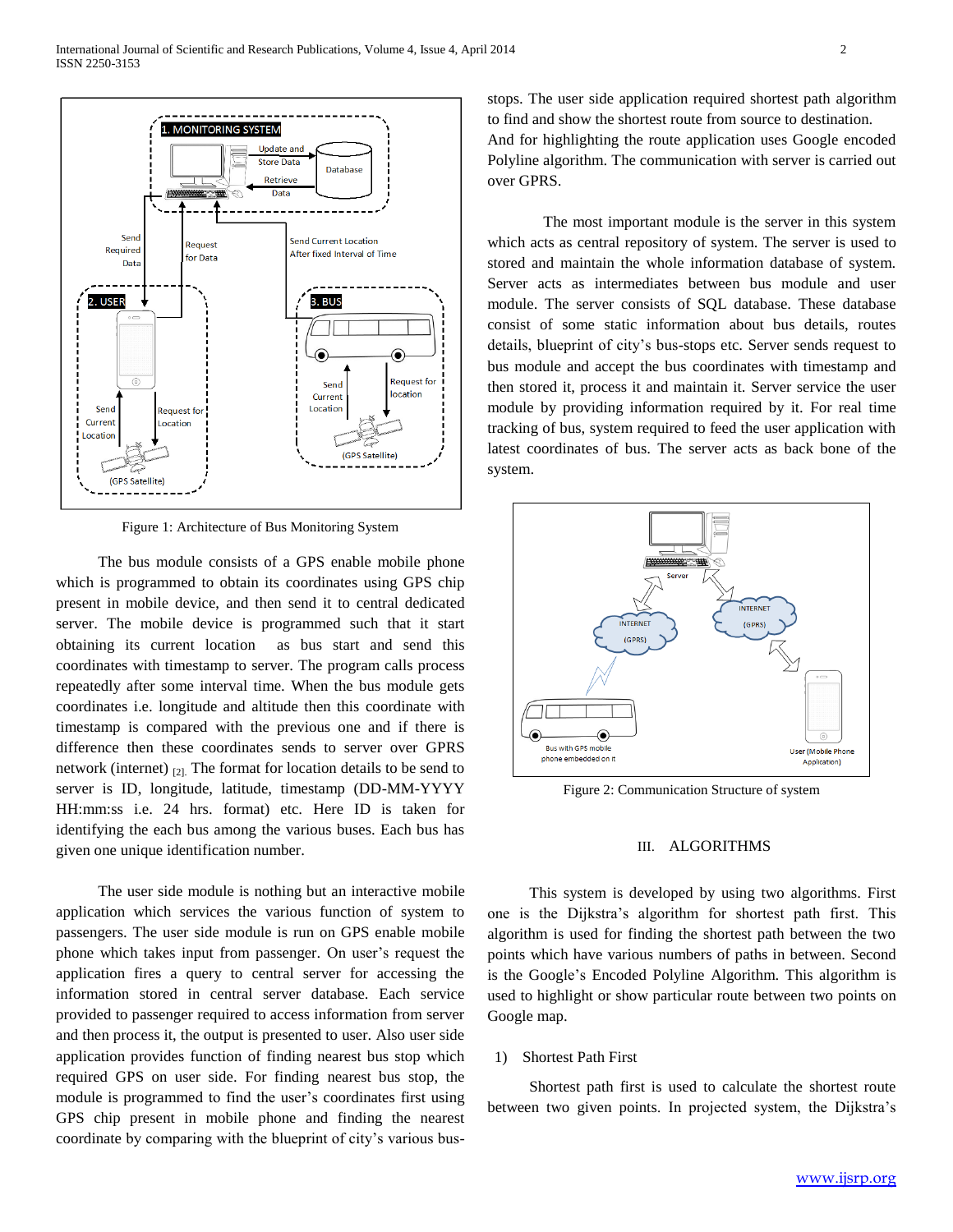algorithm for shortest path is used. This algorithm is used to find the shortest route to reach the nearest bus stop.  $_{[4]}$ 



Figure 3: Flowchart for Shortest Path Algorithm

The inputs to this algorithm are nothing but the two coordinates. One coordinate is for user current location and other point is the nearest bus stop location coordinate which is found out by the server. The user's coordinate act as source node and bus stop's coordinate given as destination node, which cause algorithm to find out the shortest path from source node to destination node.

### 2) Google's Encoded Polyline Algorithm

An Encoded Polyline algorithm is developed by Google for highlighting the path between two points. On Google Map, to show route we have to use Encoded Polyline algorithm. To show the whole route we required all intermediate points between source and destination point to be highlighted. So for calculating the various intermediate points we required the Encoded Polyline algorithm  $_{[5]}$ .

An encoded polyline is a set of coordinate pairs (of a line or shape) which have been converted to an [ASCII](http://en.wikipedia.org/wiki/ASCII) string to significantly reduce the overall size of the data. Encoded polylines are used store large sets of coordinate data to project a line or shape on a map, typical a Google Map. The encoded polylines are created from sets of coordinate pairs and are fed through an algorithm. What the algorithm does, is take the difference between two coordinate pairs, multiply it with 1e5 and then the rounded values are converted into binary values, after that the algorithm converts that binary value to ASCII characters.

Each ASCII character holds eight bits of data, so the savings adds up. And the whole ASCII string given by the algorithm at the end is nothing but the details of various points of route. The following figure shows the step by step process of encoded polyline algorithm with example.



Figure 4: Google Encoded Polyline flowchart with example

#### IV. COORDINATE CALCULATIONS

The system required coordinate calculation for finding the nearest bus stop. In this, the system required to find out the nearest coordinate to the user's current location coordinate. System has the blueprint of city's bus-stop, which contain the coordinate information of all bus stops [1]. System has to compare all these coordinates to user's coordinate. For that, following formula is used



Where,

S - User location coordinates  $D_i$ - bus stop coordinates  $T_r$  – Threshold value

#### V. FUTURE WORK

In the future, we plan to integrate the system with some additional feature like, sending massage from bus to central authority about other information including ignition status, door open/close status and passenger count etc. We also try to integrate the traffic status in system for more accurate results. The work also includes providing and showing current location